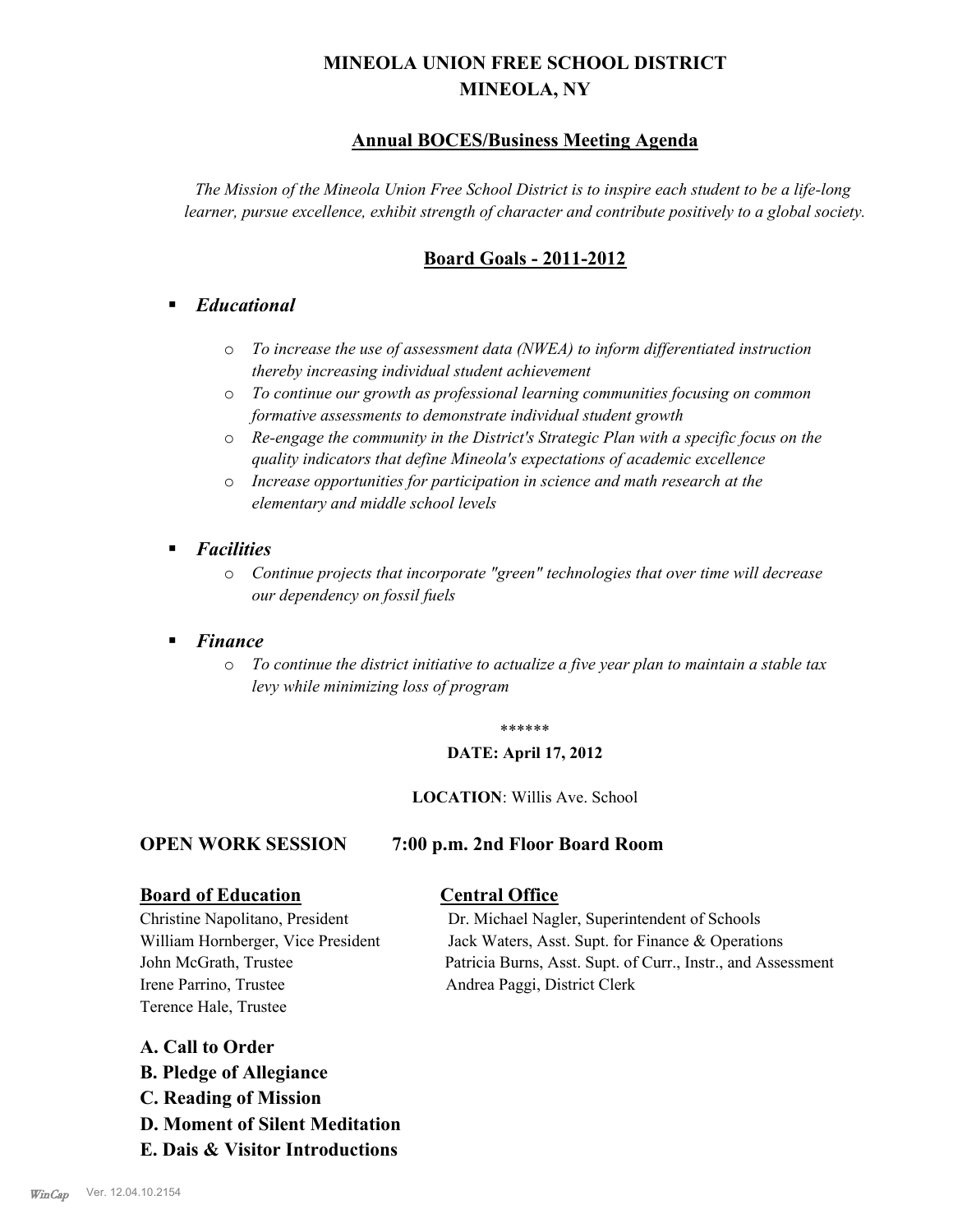## **F. High School Student Organization Report**

# **G. Old Business**

## **H. New Business**

**RESOLUTION #64-BE IT RESOLVED** that the Mineola Board of Education approves the Adoption of the 2012- 2013 Education Plan and Budget in the amount of \$83,922,180, as submitted or, if necessary, with revisions.

| <b>Motion:</b><br>Second: |     |  |
|---------------------------|-----|--|
| Yes:                      | No: |  |
|                           |     |  |
|                           |     |  |
|                           |     |  |
|                           |     |  |
|                           |     |  |
|                           |     |  |

**Passed: \_\_\_\_\_\_\_\_\_\_\_\_\_**

# **Adoption of BOCES 2012-2013 Annual Operating Budget**

**RESOLUTION #65-BE IT RESOLVED** that the Mineola Board of Education approves the Nassau BOCES Proposed Administrative Operations Budget for the 2012/2013 school year in the amount of \$19,305,205.

| <b>Motion:</b><br>Second: |     |
|---------------------------|-----|
| Yes:                      | No: |
|                           |     |
|                           |     |
|                           |     |
|                           |     |
| Passed:                   |     |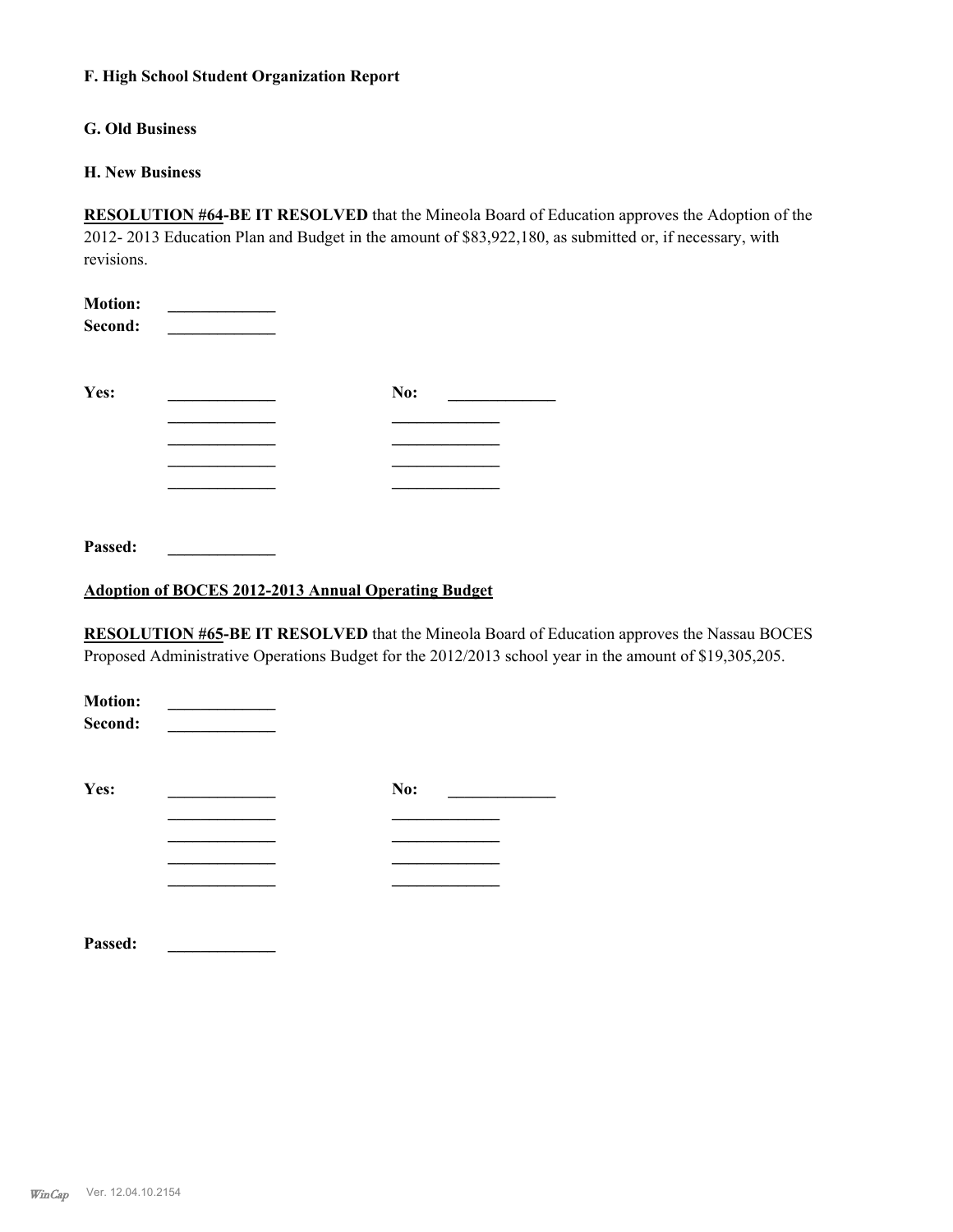## **Election of BOCES Candidates**

**RESOLUTION #66-BE IT RESOLVED** that the Mineola Board of Education cast one (1) vote for three of the following candidates listed below to fill the Board of Cooperative Educational Services of Nassau County (BOCES) for three (3), three (3) year terms commencing July 1, 2012.

| Susan Bergtraum |     |  |
|-----------------|-----|--|
| Martin R. Kaye  |     |  |
| Michael Weinick |     |  |
| <b>Motion:</b>  |     |  |
| Second:         |     |  |
|                 |     |  |
| Yes:            | No: |  |
|                 |     |  |
|                 |     |  |
|                 |     |  |
|                 |     |  |
|                 |     |  |
| Passed:         |     |  |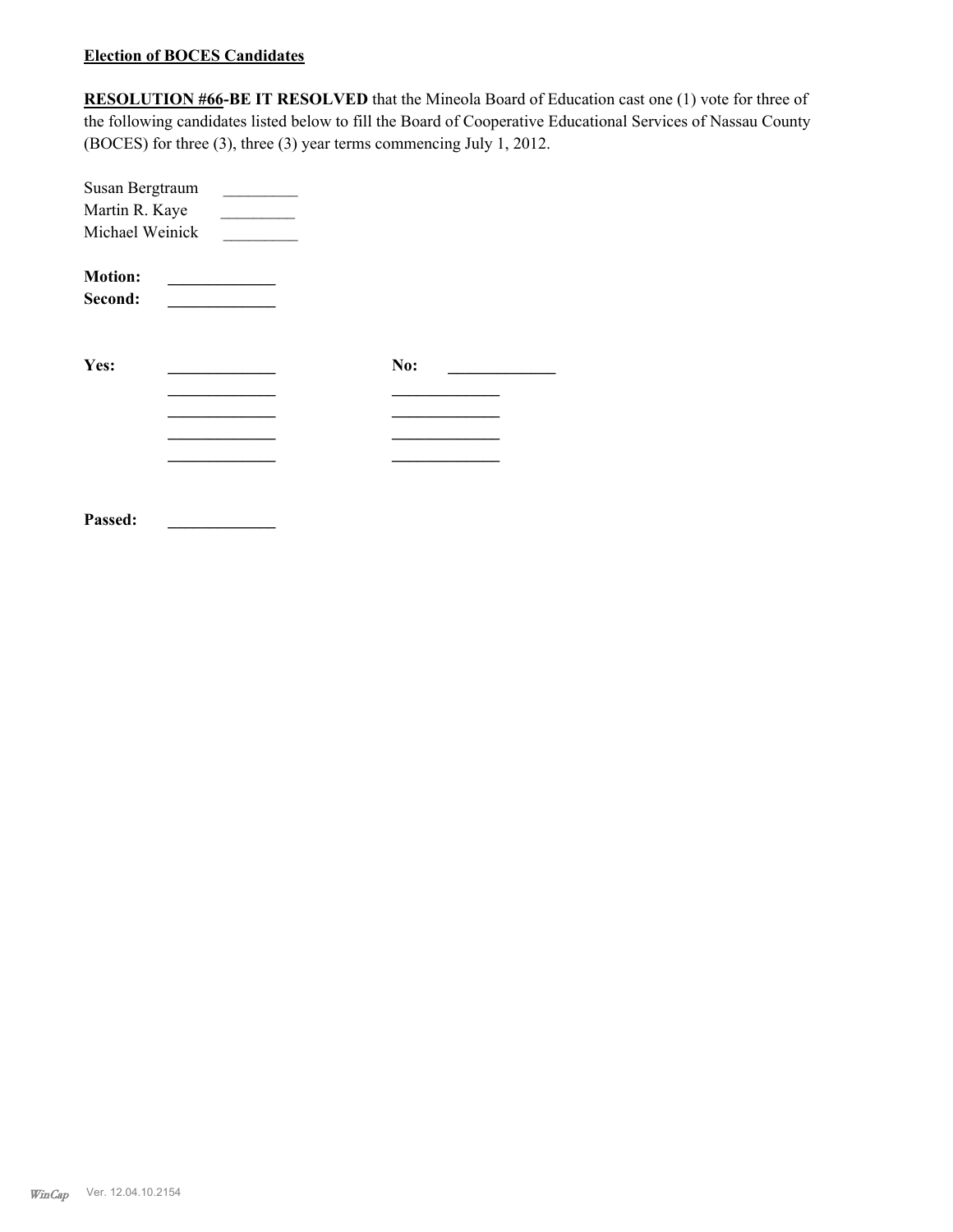## **Establishment of a Career and Technical Education Reserve by BOCES**

**RESOLUTION#67 -**BE IT RESOLVED, that Mineola School District does hereby agree and consent to the establishment in accordance with the provisions of Education Law §1950(4)(ee) and applicable regulations of the Commissioner of Education of a career education instructional equipment reserve fund by the Board of Cooperative Educational Services of Nassau County (hereinafter "Nassau BOCES") for the replacement and purchase of advanced technology equipment used in instructional programs conducted by the BOCES; and BE IT FURTHER RESOLVED, that the district clerk of this Board be and is hereby directed to promptly provide to the Nassau BOCES District Clerk a certification of the approval of these resolutions; and BE IT FURTHER RESOLVED, that the Nassau BOCES District Superintendent (and/or his designee) is hereby directed upon the approval of the establishment of said reserve fund by a majority of Nassau BOCES' component school districts to so notify the Commissioner of Education and each component school district, and to take such other actions as may reasonably be necessary to establish and operate said reserve fund.

| <b>Motion:</b><br>Second: |     |  |
|---------------------------|-----|--|
| Yes:                      | No: |  |
|                           |     |  |
|                           |     |  |
|                           |     |  |
|                           |     |  |
| Passed:                   |     |  |

#### **I. Consensus Agenda**

**RESOLUTION #68-BE IT RESOLVED** that the Board of Education approves the consensus agenda items I.1.a.. through I.8, as presented.

| <b>Motion:</b><br>Second: |     |  |
|---------------------------|-----|--|
| Yes:                      | No: |  |
|                           |     |  |
|                           |     |  |
|                           |     |  |
|                           |     |  |
|                           |     |  |
| Passed:                   |     |  |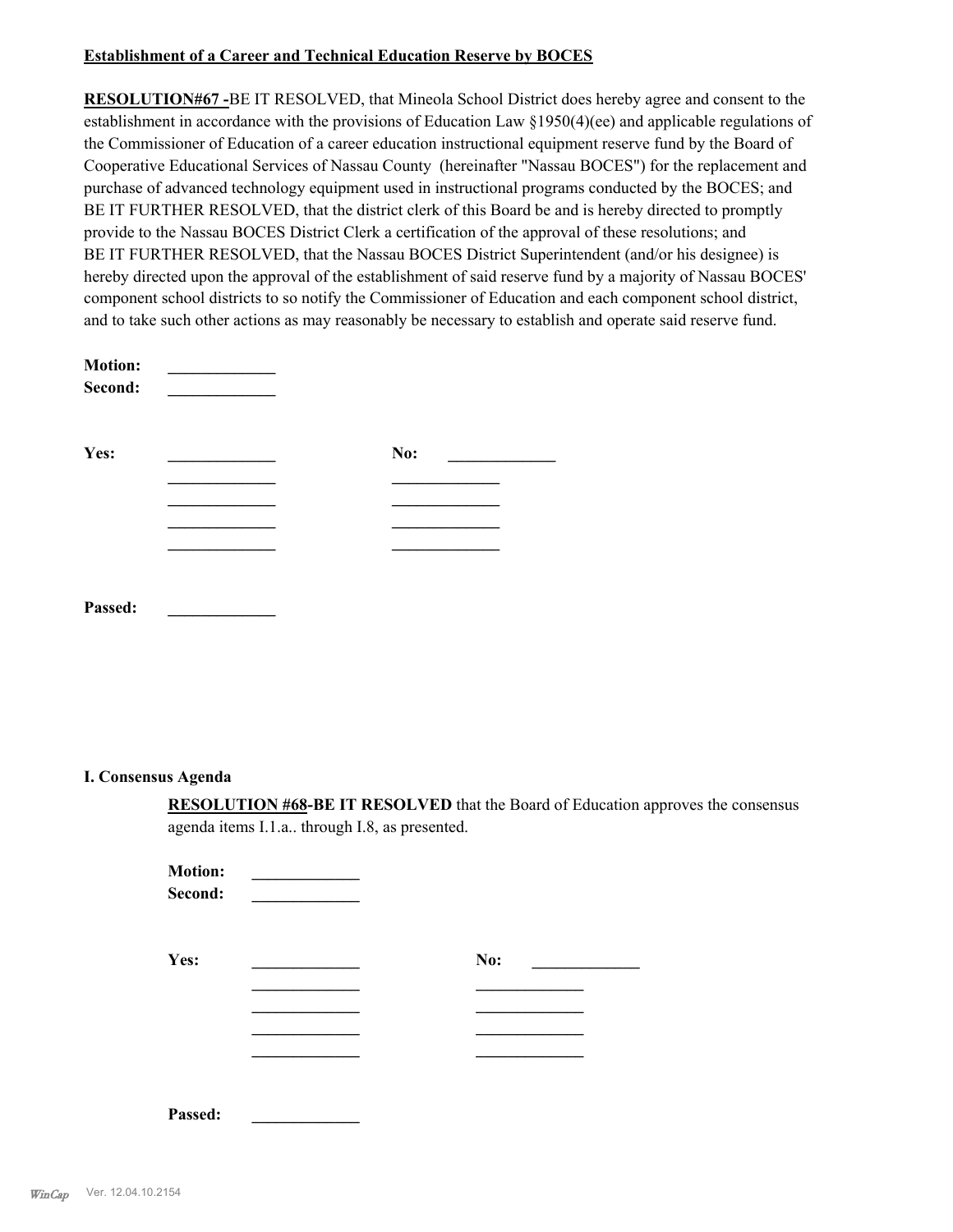# 1. **Instruction**

- a. Resignation(s)
- That the Board of Education accepts the resignation of Sarah Mooney, part time teacher at Mineola Middle School, effective April 4, 2012. 1.
- b. Appointments Instruction
- The Board of Education approves the appointment of Kimberly Lovisi, to the position of Part-Time Teacher at Mineola Middle School, effective April 16, 2012. Salary: \$54.77 per hour 1.
- c. Appointments 45 Day Subs
- The Board of Education approves the appointment of Tracy Feeney, to the position of 45 Day Substitute Teacher for Allison Maffettone, effective 04/02/2012 to on or before June 30, 2012; salary: Days 1-20, \$90.00, Days 21-39 \$100.00, Days 40-45 \$110, Day 46 MTA contract salary MA, Step 1, \$67,604 pro rated. 1.
- The Board of Education approves the appointment of Jenny Robateau, to the position of 45 Day Substitute Teacher for Vanessa Lealand, effective 04/02/2012 to on or before June 30, 2012; salary: Days 1-20, \$90.00, Days 21-39 \$100.00, Days 40-45 \$110, Day 46 contract salary MA, Step 1, 67,604 pro rated. 2.
- Appointment(s) Coaches d.

That the Board of Education approves the appointment of the following coaches for 2011-2012 year:

| POSITION                    | EMPLOYEE NAME      | <b>STEP</b> | <b>STIPEND</b> |
|-----------------------------|--------------------|-------------|----------------|
| Softball-Jr. High (7th/8th) | Katelyn E. Maroney |             | \$3.938.00     |

# 2. **Instruction: Committee on Special Education**

That the Board of Education approves the CSE/CPSE/SCSE recommendations for programs and services for students with IEPs for the time period from 2/1/12 to 2/29/12. a.

# 3. **Instruction: Contracted**

a.That the Board of Education approves a contract between the Mineola Union Free School District and Mr. Robert Leder from March 17 through June 30, 2012.

## 4. **Instruction: Student Actions**

That the Board of Education approves the following out of state/ overnight field trip for the Mineola Spring Track Team: -Penn Relays Invitational, The University of Pennsylvania, Philadelphia,PA from Friday 4/27/12 to 4/28/12. a.

# 5. **Civil Service**

- a. Appointments
- That the Board of Education approves the appointment of Alyssa Ferrandino, to the position of Teacher Aid Sub, effective April 16, 2012. Salary will be \$13.74. 1.
- That the Board of Education approves the appointment of Anita Minch, to the position of Teacher Aid Sub, effective April 16, 2012. Salary will be \$13.74 per hour. 2.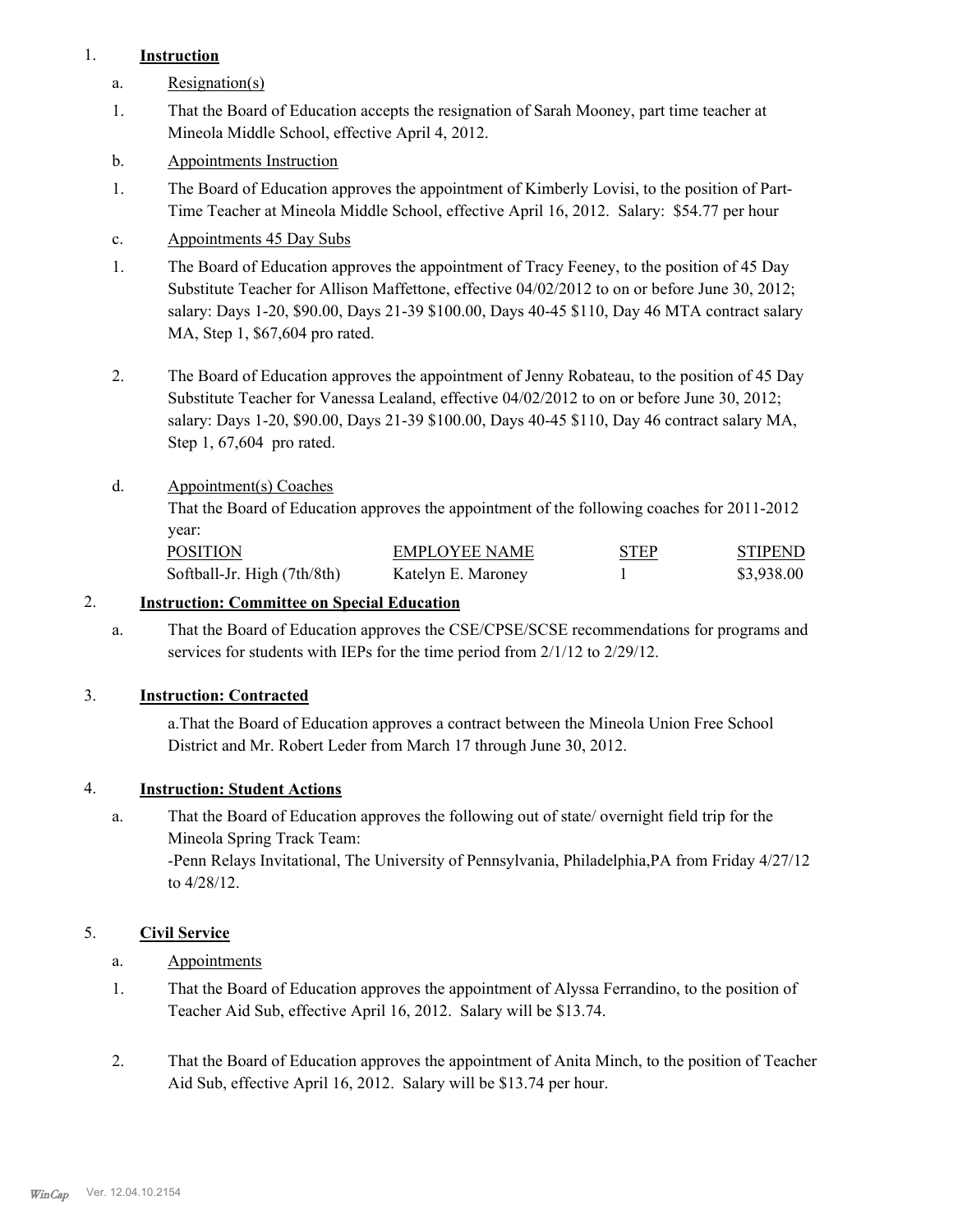- That the Board of Education approves the appointment of Esmirna Pena, to the position of Teacher Aid Sub effective April 16, 2012. Salary will be \$13.74 per hour. 3.
- That the Board of Education approves the appointment of Renee Ryan, to the position of Teacher Aid Sub, effective April 16, 2012. Salary will be \$13.74 per hour. 4.
- That the Board of Education approves the appointment of the following Mineola UFSD Bus Drivers as Sub Drivers for the Summer, 2012 in the event they are needed per the Bus Driver contract. They will be paid at a rate of \$23 per hour. This resolution shall be effective as of July 1, 2012. 5.

| Josafina DaSilva | Brian Flynn         | Gustavo Rodriguez |
|------------------|---------------------|-------------------|
| Joan Selvin      | Vincent Sanseverino | Ronald Albano     |
| Maria David      | Gregory Glover      | Stephen Graf      |
| Julia Adames     | Marta Saravia       | Nancy Jones       |
| Ronald Pierrot   | Sandra Moon         | Andrew Greenberg  |
| Lee Dunninger    | Joaquim Farinhas    | Teresa Coleman    |
| Maria Coleman    | Daniel McNamara     | Nancy Jones       |
| Daniel Makarick  | Cecil Meikle        | Ramona Mujica     |
| Anthony Reid     | Cheryl Thwaites     |                   |

That the Board of Education approves the appointment of the following Bus Aides to be used as needed for the summer of 2012, effective July 1, 2012. They will be paid their hourly rate according to the 2007/2009 Teacher Aide contract. 6.

| Daisy Aviles           | Donna Buckley    | Dolores Delape   |
|------------------------|------------------|------------------|
| Kathleen Diskin        | Rhonda Kaletsky  | Frances Lapoff   |
| Jenny Klein            | Michele Krumholz | Michele Sciroppo |
| <b>Shanelle Glover</b> | Sabra Hussaini   | Patricia Licari  |
| William Miceli         | Guy Penny        | Donna Renda      |
|                        |                  |                  |

- That the Board of Education approves, pending budget approval, the following positions for the Summer Special Education Program effective July 2, 2012, through August 10, 2012. 7.
	- 1 Clerical
	- 1 Nurse
	- 11 Teachers-in-Training
	- 19 Teacher Aides
- That the Board of Education approves the following teacher aide appointments for the 2011/2012 Summer Language Program effective July 5, 2012 through July 31, 2012. -Claire Gavin \$19.35 per hour -Nancy Gessner \$19.35 per hour Salary based on the 2007/2009 Teacher Aid salary schedule. 8.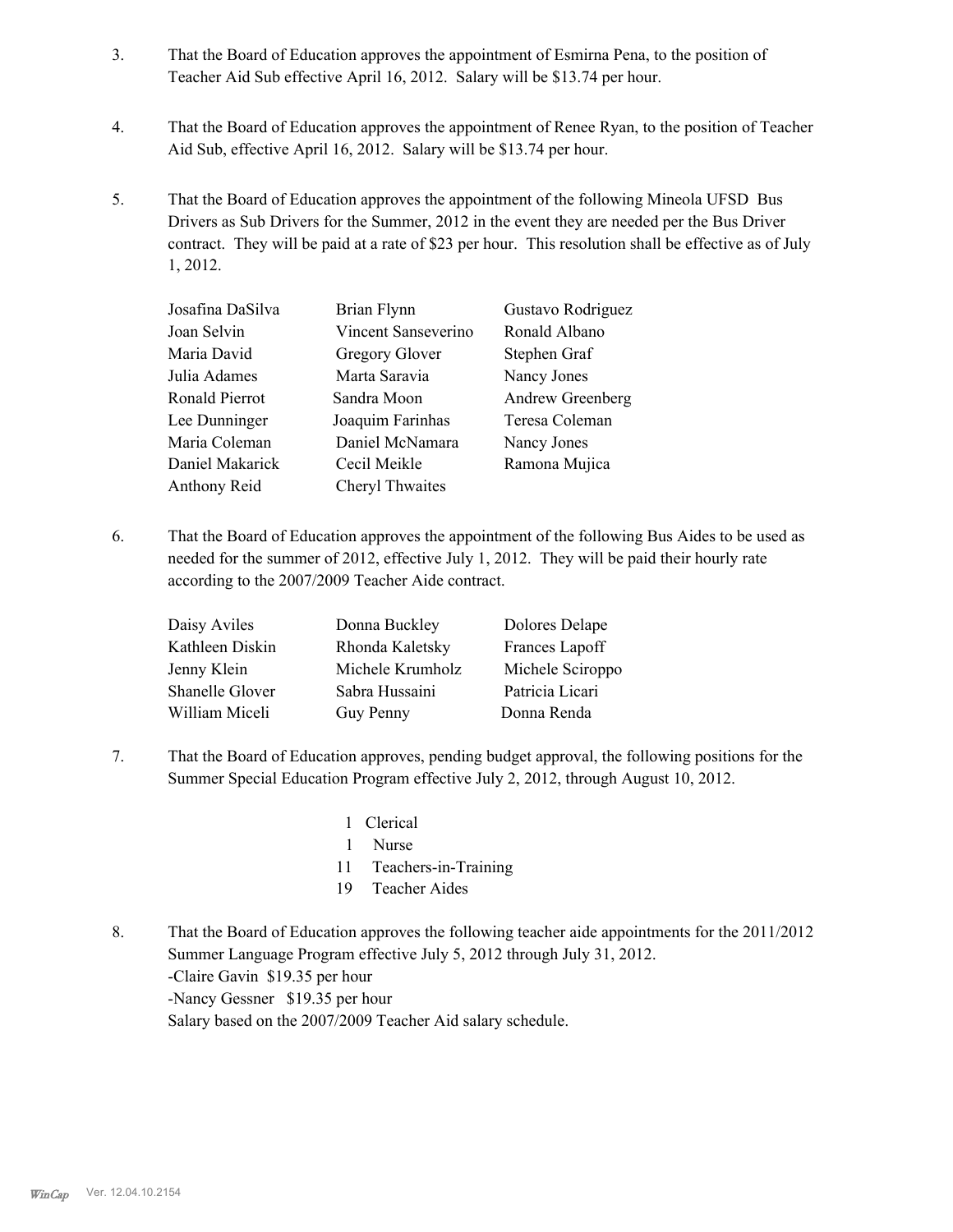## 6. **Business /Finance**

## a. **Budget Appropriation Adjustment**

#### Budget Appropriation Adjustment

1. That the Board of Education approves the acceptance of revenue in the amount of \$3,515 generated from NYSSMA receipts and makes appropriation adjustments to the following Budget Code: 2110.404.00.2230.

2. That the Board of Education approves the acceptance of revenue in the amount of \$12,650 generated from Drivers' Ed receipts and makes appropriation adjustments to the following Budget Code: 2230.150.07.0000.

## 7. **Business/Finance: Contract Approvals**

a. That the Board of Education approves Health Contracts, providing health services for Mineola resident children attending private school, between the Mineola UFSD and following applicable districts for the 2011- 2012 school year.

Manhasset UFSD, Westbury UFSD, South Huntington UFSD, North Merrick UFSD

b. That the Board of Education approves Health Contracts between Mineola UFSD and the following districts, whereby Mineola UFSD provides health services for the 2011-2012 school year:

Bellmore- Merrick UFSD, Bethpage UFSD, Brentwood UFSD, Carle Place UFSD, Cold Spring Harbor UFSD, Connetquot UFSD, East Meadow UFSD, East Williston UFSD, Elmont UFSD, Farmingdale UFSD, Freeport UFSD, Garden City UFSD, Glen Cove UFSD, Great Neck UFSD, Half Hollow Hills UFSD, Hauppauge UFSD, Herricks UFSD, Hewlett-Woodmere UFSD, Hicksville UFSD, Huntington UFSD, Jericho UFSD, Lawrence UFSD, Levittown UFSD, Locust Valley UFSD, Long Beach UFSD, Longwood UFSD, Lynbrook UFSD, Manhasset UFSD, Massapequa UFSD, Merrick UFSD, New Hyde Park UFSD, New York City Schools, Northport UFSD, North Shore UFSD, Oceanside UFSD, Oyster Bay - East Norwich UFSD, Plainview - Old Bethpage UFSD, Port Washington UFSD, Rockville Centre UFSD, Roslyn UFSD, Sewanhaka UFSD, Smithtown UFSD, South Huntington UFSD, Syosset UFSD, Valley Stream Central HS District, Valley Stream District 13, Westbury UFSD

c. That the Board of Education approves the NYS contract #PS62050 between Winters Bros. Recycling Corporation and Mineola UFSD for the purpose of rubbish removal, for the 2012- 2013 school year.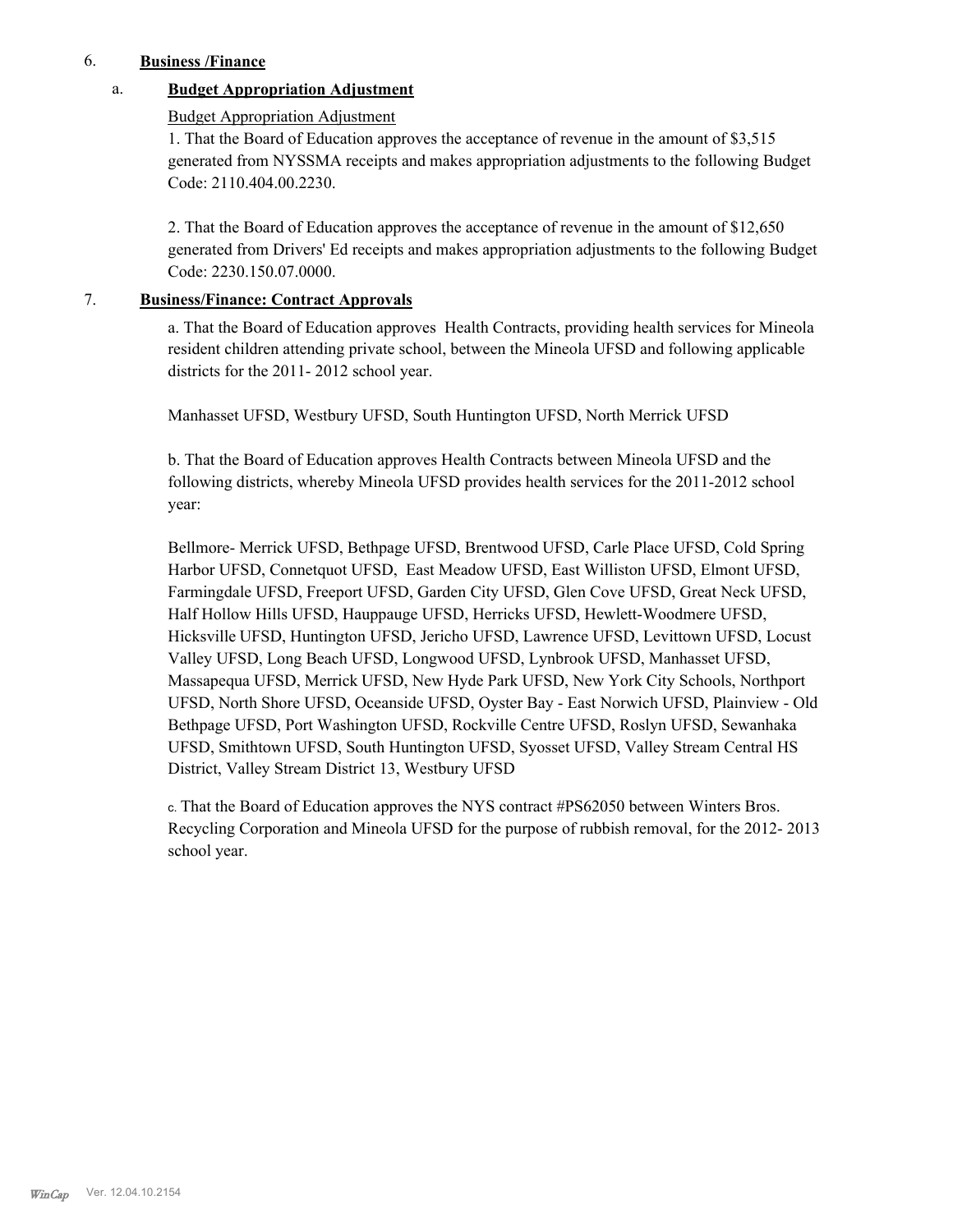## 8. **Other**

That the Board of Education approves the appointment of the following individuals to serve as Registrars and Inspectors at the Annual Election and Budget Vote held **Tuesday, May 15, 2012** at the hourly rate of pay, \$10.00:

#### **Chief Election Inspectors:**

American Legion: **Eileen Alexander**  Hampton Street: **Maryann Iaquinto** Jackson Avenue: **Carolina Macedo** Meadow Drive: **Raymond Kwiatek**

### **Registrars:**

American Legion: Joanne Fitzgerald, Kathleen Finn Hampton Street: Kathleen Fabiszewski, Marie DeStefano Jackson Avenue: Edith Horowitz, MaryAnn Swinski, Jessica Behrman Meadow Drive: Debra Donovan, Madeline Cegelski

### **Inspectors:**

American Legion: Ann Marie Smith, Loretta Piotrowski, Lynn Clifford, Margaret Mahon, Margaret Roach Hampton Street: Nora Coniglio, Michael Coniglio, Frank Iaquinto, Marian Kessler Meadow Drive: Douglas Cegelski, Patricia McMahon Jackson Avenue: Flore Rowe, Marie Encizo

NOTE: In the event that there should be a vacancy created in any of the positions of Inspector of Election or Registrar, the Superintendent of Schools is authorized to appoint a qualified voter of this District to fill such vacancy.

The Superintendent of Schools recommends the appointment of the following Registrars to serve on Registration Day, Tuesday, May 1, 2012, between the hours of 4:00pm to 8:00pm at the authorized rate of pay of \$10 per hour.

Meadow Drive: Eileen Alexander Jackson Avenue: Carolina Macedo Hampton Street: Maryann Iaquinto

The Superintendent of Schools also recommends the appointment of : Eileen Alexander to open the Registration Books to the public on **Saturday, May 12, 2012** from 9:00am to 12:00 noon, at the same authorized rate of pay.

A one hour workshop will be given on **Monday, May 14, 2012** from 3:00pm to 4:00pm and the attending Registrars and Inspectors will be compensated at the hourly rate of \$10.00. An additional one hour training will be given on April 26, 2012 by BOLD systems for Inspectors in order to train them in the new scanning system. All attending will be compensated at the approved hourly rate.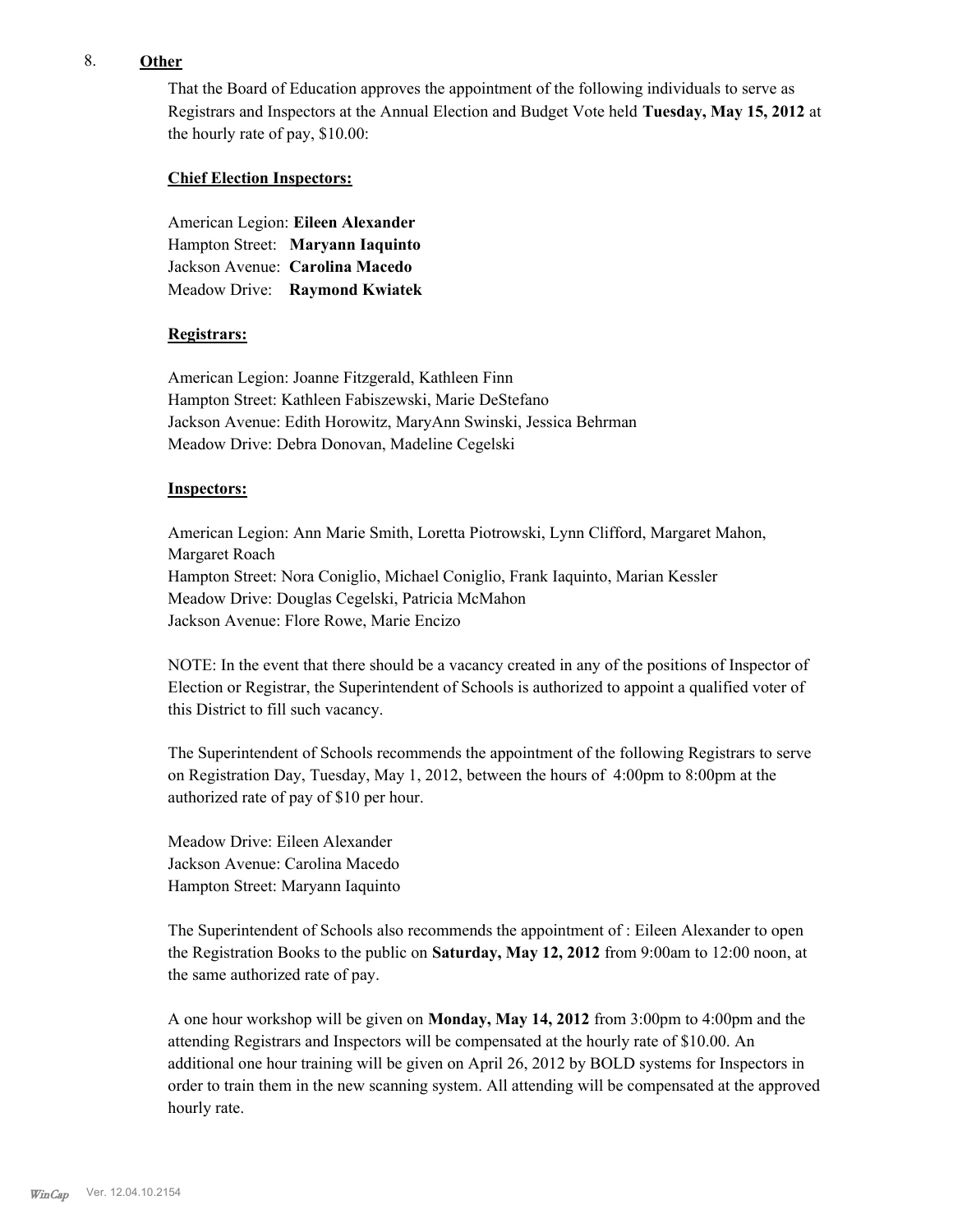## **J. Public Comments**

# **K. Board of Education Reports**

Comments from Board President Board Committee Report Superintendent of Schools' Reports & Comments Superintendent Comments Capital Updates Table Reports Finance and Operations Report Monthly Financial Report Building and Grounds Report Building Usage Vandalism Work order Status Transportation Report

Special Reports

Public Questions - Board Committee Reports; Student Organization Report, Superintendent's Report; Table Reports (All Finance & Operations Functions); and Special Report

|                           | L. Executive Session Time: | p.m. |  |
|---------------------------|----------------------------|------|--|
| <b>Motion:</b><br>Second: |                            |      |  |
| Yes:                      |                            | No:  |  |
|                           |                            |      |  |
|                           |                            |      |  |
|                           |                            |      |  |
| Passed:                   |                            |      |  |